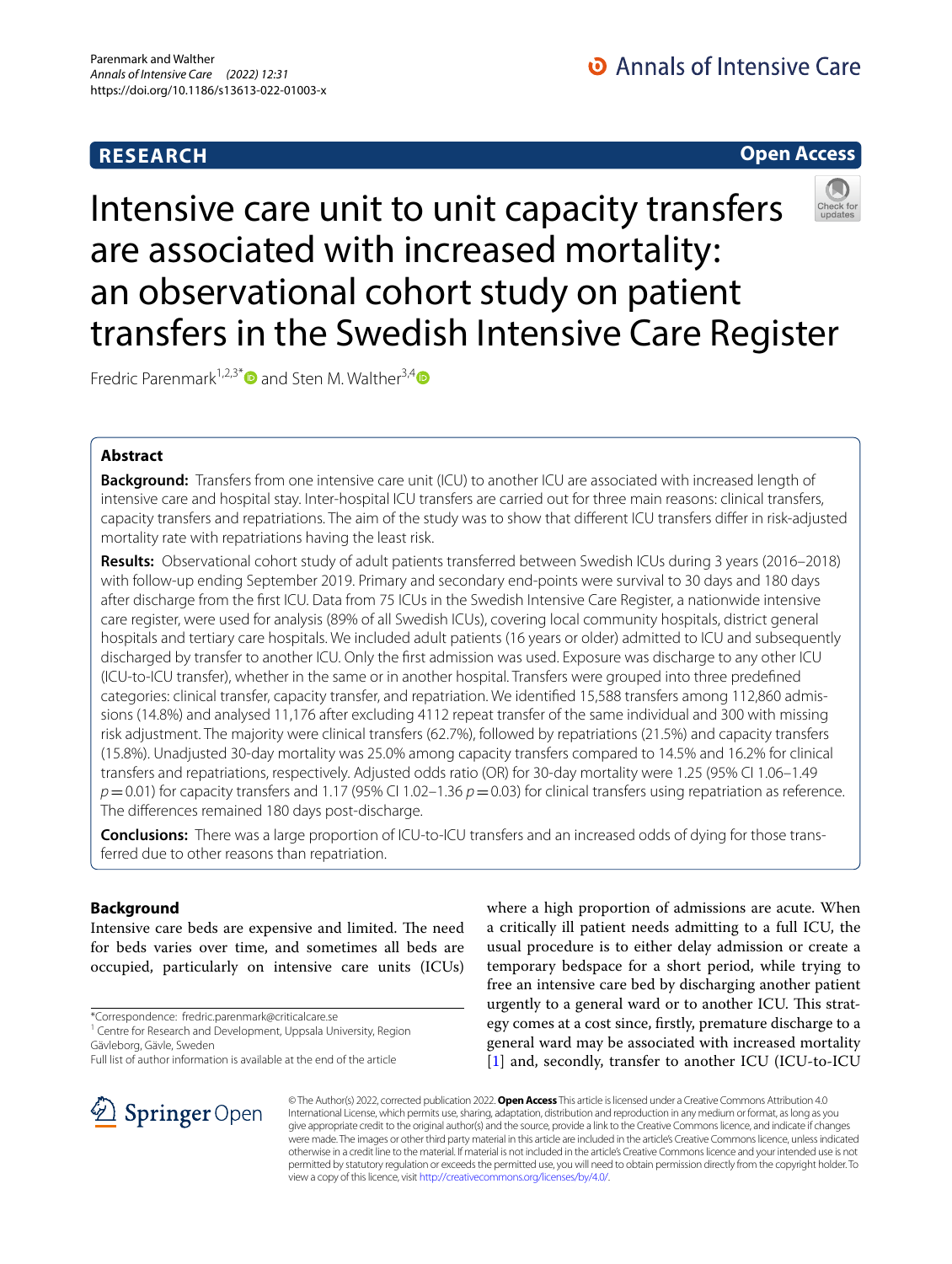transfer) appears to be associated with increased total duration of intensive care and hospital stay, although unclear whether this is associated with increased mortality [[2](#page-7-1), [3\]](#page-7-2).

Studies on ICU-to-ICU transfer are problematic since transfers are carried out for three main reasons that must be considered separately in the analyses. First, patients are transferred when there is need for specialised care that is not available in the admitting hospital (clinical transfer). Second, ICU patients are transferred to their home ICU after having undergone initial treatment at another unit (repatriation). Third, patients are transferred to make room for patients with more urgent need for intensive care when all ICU beds are occupied (capacity transfer). Furthermore, follow-up of transferred patients should preferably be carried out after discharge from ICU or hospital to capture important long-term efects on survival.

The present study is based on data from a large nationwide intensive care register, the Swedish Intensive Care Register (SIR), which registers the three principal reasons for transfer as well as long-term follow-up data. Our aim was to compare mortality between the three classes of ICU-to-ICU transfers with the assumption that mortality was lowest among repatriations.

## <span id="page-1-0"></span>**Methods**

This was an observational cohort study on patients admitted to Swedish intensive care units (ICUs) from Jan 1st, 2016 to Dec 31st, 2018. Follow-up ended Sept 30th, 2019.

#### **Setting and participants**

We used the Swedish Intensive Care Register (SIR) to identify eligible patients (see below). SIR is a national quality register which collects data from intensive care admissions in Sweden. Admissions to a few non-afliated and paediatric ICUs were not included, leaving data from 75 ICUs for analysis (89% of all Swedish ICUs). The ICUs were located in local community hospitals (25 ICUs), district general hospitals (24 ICUs) and tertiary care hospitals (26 ICUs).

We included patients (16 years or older) admitted to ICU and subsequently discharged by transfer to another ICU. For patients with multiple admissions during the study period, we included the frst admission only using the Swedish personal identity number for identifcation [[4\]](#page-7-3). We excluded patients missing to follow-up (i.e. non-Swedes and a few individuals with concealed identity number, *n*=714) or missing SAPS3 risk-adjustment data  $(n=300 \text{ in } 4 \text{ ICUs}).$ 

## **Variables and defnitions**

The primary end-point, survival 30 days after discharge from the frst ICU, and the secondary end-point, survival 180 days after discharge from the frst ICU, were both determined by linking SIR to the Swedish Population Register.

Exposure was discharge to any other ICU (ICU-to-ICU transfer), whether in the same or in another hospital. Transfers are grouped by participating ICUs in three categories according to SIR guidelines: clinical transfer, capacity transfer, and repatriation. Clinical transfer is when the patient is transferred for specialised treatment or investigations not provided in the referring ICU. Capacity transfer is when a patient is transferred to make room for another patient with more urgent need for intensive care when all ICU beds are occupied. Repatriation is when a patient is transferred from the referring ICU to another ICU closer to the patient's home.

Patient age, gender and admission and discharge times were retrieved from SIR which was the principal data source. The duration of ICU stay was calculated, as well as identifcation of discharges at night and during weekends. Night-time was defned as 10.00 PM to 6.59 AM and weekend as Saturday 0.00 AM to Sunday 23.59 PM [\[5](#page-7-4)]. We used the Simplifed Acute Physiology Score (SAPS) 3 model to score chronic comorbidities and circumstances prior to admission, and reasons for admission and physiologic derangements on admission to ICU  $[6]$  $[6]$ . The score was subdivided into the original three boxes where Box 1 included comorbidities and time in hospital before ICU (age was deducted from Box1), Box 2 included circumstances on admission, and Box 3 included reasons for admission and physiological derangements on admission. Organ failure at discharge was calculated according to the Sequential Organ Failure Assessment (SOFA) score [[7\]](#page-7-6). The score was based on clinical examination before discharge and blood samples obtained on the day of discharge. Missing individual organ scores were presumed normal (0 points). One primary and multiple secondary disease diagnoses were recorded by the attending physician at discharge from ICU according to SIR guidelines. In our analyses we used the primary diagnosis only. The International Classifcation of Diseases version 10 (ICD-10) was used to group patients into six principal disease groups (see Additional fle [1](#page-7-7): Table S1).

Data were recorded in raw format by each ICU and after local validation transferred to SIR for central validation (required data were present, entries were within prespecified limits, and inconsistencies and illogical entries were identified). If necessary, data were returned for correction and revalidation before being accepted and entered into the master database. In addition to a required comprehensive data set, SIR has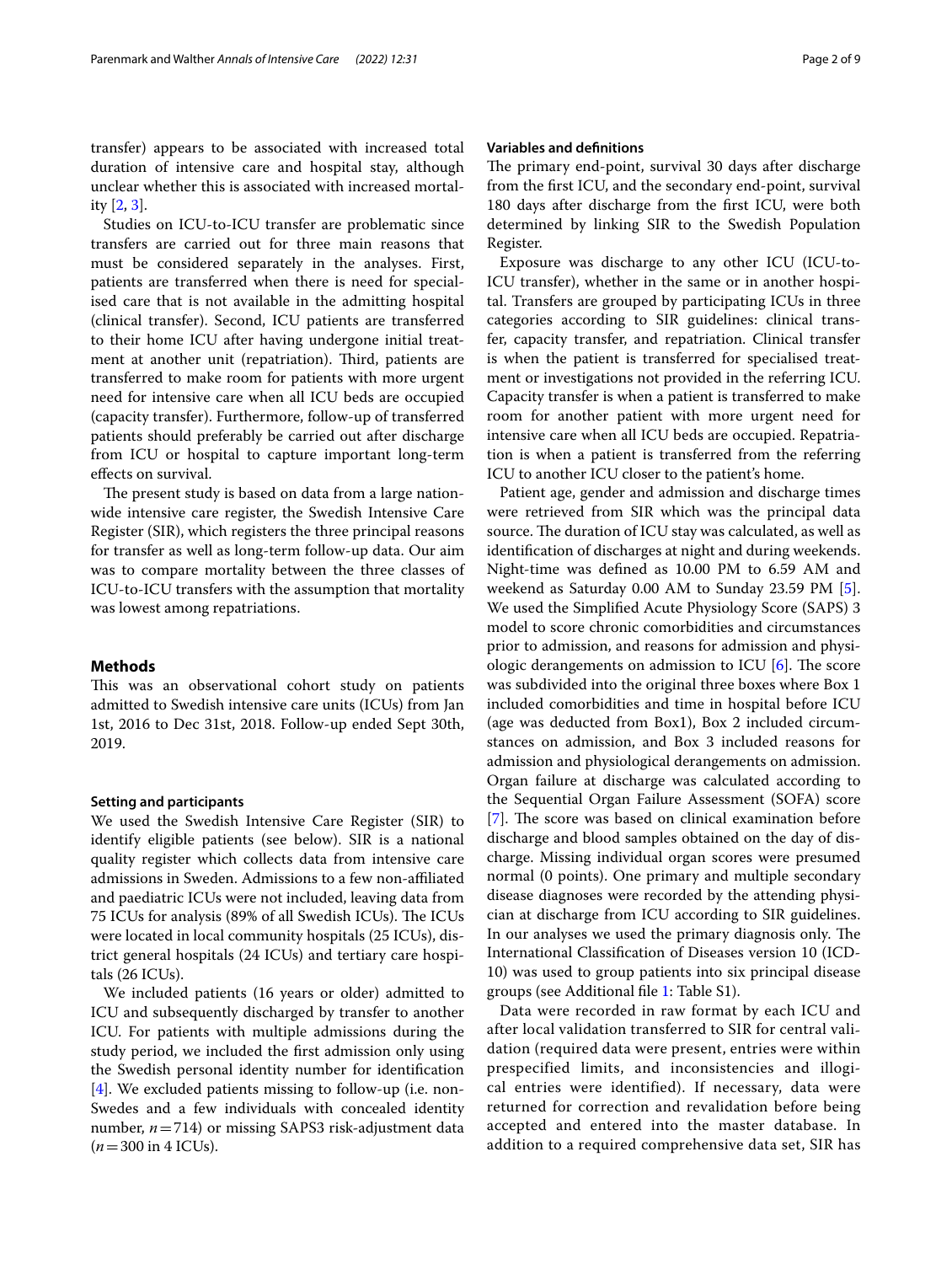a number of optional data sets, including SAPS3 and SOFA, which were used in the present study. While the SAPS3 set was used in all but a few ICUs (300 admissions in 4 ICUs had missing SAPS3 data), SOFA was used in 22 ICUs only. We used admissions from 75 ICUs with SAPS3 data and 22 ICUs with SAPS3 data and SOFA scores at discharge in our risk-adjusted analyses.

#### **Calculations and statistical methods**

Descriptive data are presented as mean (95% confdence intervals, CI) or median (interquartile range, IQR) values and proportions (95% CI) as appropriate. Diferences in crude survival were examined using the Kaplan–Meier estimate and the log-rank test.

The association between category of transfer and survival was analysed using univariable and two-level multivariable logistic regression models. The two-level approach was used to model intra-cluster correlation with ICUs treated as a random factor. The primary multivariable model was adjusted for age, gender, comorbidity, reasons for admission, circumstances and physiological derangements on admission as recorded in the SAPS3 model, duration of ICU stay and whether ICU discharge was during the night or weekend. All variables determined by expert opinion, prior experience and common use in critical care literature as relevant predictors of mortality. Additional candidate variables, not used, were completely decomposed SAPS3 score (instead of the partially broken-down score in this study), hospital category, admission time, day of the week and season of the year. All variables in our analyses were related to admission and treatment in the referring ICU, no variables were collected during transport or in the receiving ICU.

In a secondary model, in addition to the other variables, the SOFA score was used at discharge using observations from the 22 ICUs using SOFA scores. We also performed three sensitivity analyses in diferent subsets of the study cohort using the primary multivariable model. In the frst subset, we included only admissions of six principal disease groups (see Additional fle [1](#page-7-7): Table S1). In the second subset, only admissions with no life-sustaining treatment limitations before transfer were included and, in the third subset, we excluded ICU-to-ICU transfers within the same hospital.

The regression results are reported as odds ratios (ORs) with 95% CI. We used STATA/SE 16 (Stata-Corp, College Station, TX, USA) for data analysis. A  $p$ -value < 0.05 was considered significant. This manuscript is conducted in accordance with the Equator network STROBE-statement [[8](#page-7-8)].

#### **Results**

From 1st Jan, 2016 to 31st Dec, 2018 there were 112,860 adult admissions to Swedish ICUs, 15,588 (14.8%) of which ended with discharge by transfer to another ICU (see patient flow diagram Fig. [1](#page-2-0)). The majority were transferred for specialised care that was not available at the admitting hospital or ICU (clinical transfers, 62.8% of the study cohort). Capacity transfers were 15.8% of all transfers accounting for roughly 2.0% of ICU survivors.

Table [1](#page-3-0) provides an overview of baseline patient data and characteristics of the referring ICUs. Clinical transfers difered from non-clinical transfers; they were slightly younger and less often male. Repatriation and capacity transfers were usually from tertiary care hospital ICUs where the median stay on the referring ICU was about 48 h before transfer. Most repatriations occurred during the day while almost one in fve capacity transfers were at night. Capacity transfers had greater SOFA scores on discharge from the referring ICU, mainly due to cardiovascular and/or respiratory failure. Clinical transfers were more likely to have central nervous system injury while capacity transfers had acute lung injury and sepsis as primary diagnoses (see Additional fle [1:](#page-7-7) Tables S2 and S3).

Unadjusted mortality within 30 days after discharge from the referring ICU was greater among capacity transfers where 25.0% died within 1 month of discharge (Table [1\)](#page-3-0). Mortality in the capacity transfer group remained signifcantly higher for at least 180 days after

<span id="page-2-0"></span>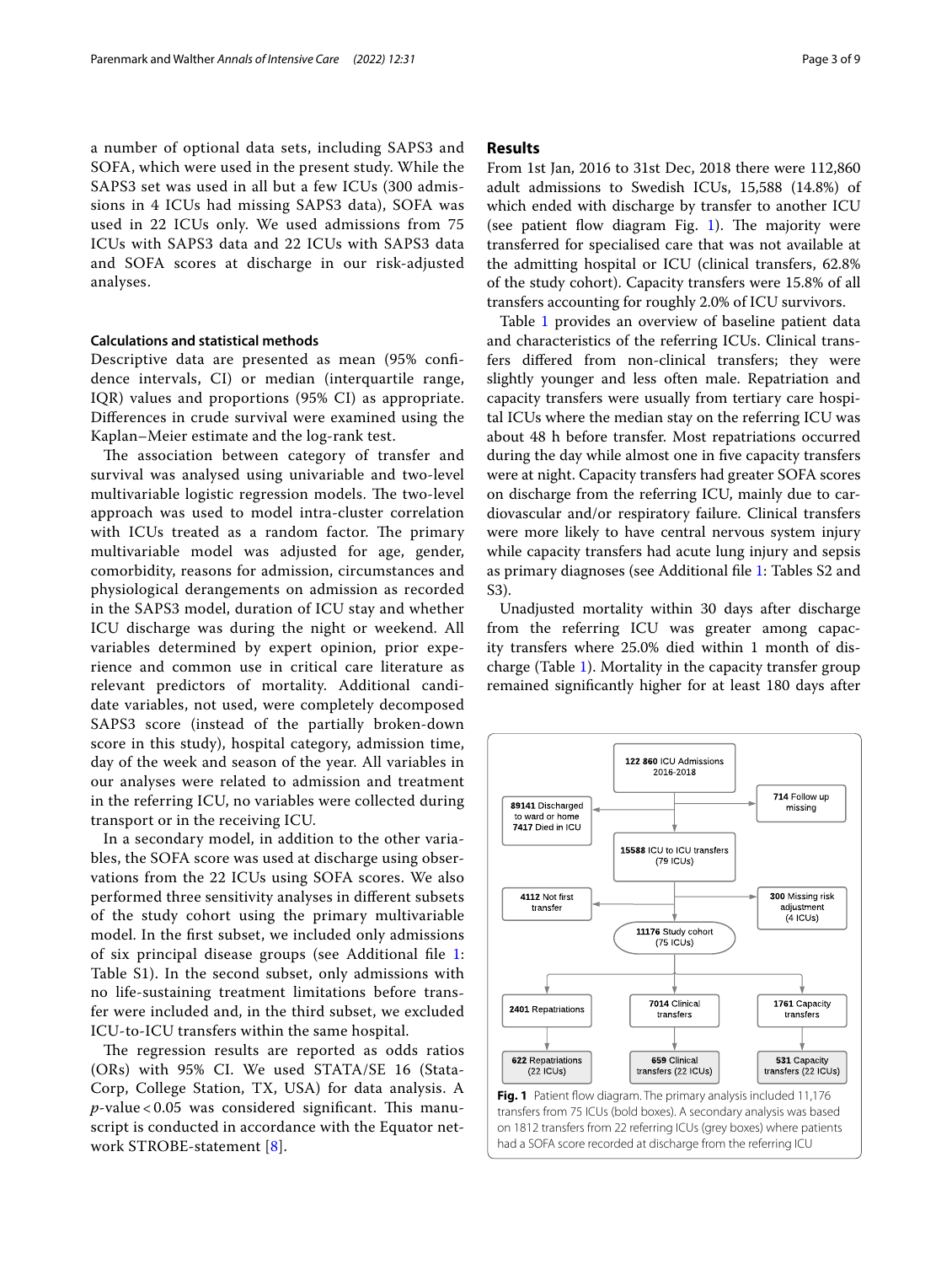## <span id="page-3-0"></span>**Table 1** Baseline patient data and characteristics of the referring ICU

|                                                                                       | Repatriation $n = 2401$ | Clinical<br>transfers<br>$n = 7014$ | Capacity transfers $n = 1761$ |
|---------------------------------------------------------------------------------------|-------------------------|-------------------------------------|-------------------------------|
| Age, years mean (SD)                                                                  | 60.3 (17.9)             | 55.5 (18.9)                         | 63.1(16.4)                    |
| Male, n (%)                                                                           | 1536 (64.0)             | 4119 (58.7)                         | 1097 (62.3)                   |
| Year of admission, n (% within year)                                                  |                         |                                     |                               |
| 2016                                                                                  | 747 (19.9)              | 2443 (65.1)                         | 565 (15.1)                    |
| 2017                                                                                  | 811 (22.2)              | 2282 (62.4)                         | 563 (15.4)                    |
| 2018                                                                                  | 843 (22.4)              | 2289 (60.8)                         | 633 (16.8)                    |
| Hospital category of referring ICU, n (% of category)                                 |                         |                                     |                               |
| Local hospital                                                                        | 368 (15.3)              | 2819 (40.2)                         | 165(9.4)                      |
| District general hospital                                                             | 623 (26.0)              | 2905 (41.4)                         | 475 (27.0)                    |
| Tertiary care hospital                                                                | 1410 (58.7)             | 1290 (18.4)                         | 1121 (63.7)                   |
| Time in hospital before ICU admission days, mean (SD)                                 | 2.7(8.8)                | 1.6(20.5)                           | 3.0(8.3)                      |
| Length of stay on referring ICU, hours; median (IQR)                                  | 47.6 (21.8-107.9)       | $11.8(3.1 - 32.0)$                  | 48.2 (16.1-125.8)             |
| Source of admission to referring ICU, n (% within category)                           |                         |                                     |                               |
| Emergency room                                                                        | 771 (32.1)              | 4548 (64.8)                         | 699 (39.7)                    |
| Theatre or PACU                                                                       | 425 (17.7)              | 457 (6.5)                           | 236 (13.4)                    |
| Ward                                                                                  | 441 (18.4)              | 1654 (23.6)                         | 696 (39.5)                    |
| Other hospital or ICU                                                                 | 721 (30.0)              | 270 (3.9)                           | 119(6.8)                      |
| Other source                                                                          | 43 (1.8)                | 85 (1.2)                            | 11(0.6)                       |
| Surgical status on referring ICU, n (% within category)                               |                         |                                     |                               |
| Elective surgery                                                                      | 193 (8.0)               | 164(2.3)                            | 107(6.1)                      |
| Emergency surgery                                                                     | 440 (18.3)              | 475 (6.8)                           | 223 (12.7)                    |
| Without surgery                                                                       | 1768 (73.6)             | 6375 (90.9)                         | 1431 (81.3)                   |
| Illness severity (SAPS3) on admission to referring ICU, score, mean (SD) <sup>a</sup> |                         |                                     |                               |
| SAPS3 score Box 1                                                                     | 7.9(4.7)                | 7.0(3.8)                            | 8.3(4.8)                      |
| SAPS3 score Box 2                                                                     | 27.7(5.6)               | 27.7(4.7)                           | 28.5(5.2)                     |
| SAPS3 score Box 3                                                                     | 12.4(10.1)              | 10.8(9.9)                           | 16.9(10.1)                    |
| SAPS3 total                                                                           | 56.9 (14.7)             | 53.0 (14.5)                         | 63.5 (14.6)                   |
| SOFA-score at discharge, mean (SD) <sup>b</sup>                                       | 4.9(3.5)                | 6.0(4.1)                            | 6.5(3.6)                      |
| Time and day of discharge, n (% of category)                                          |                         |                                     |                               |
| Night-time discharge                                                                  | 112(4.7)                | 1289 (18.4)                         | 333 (18.9)                    |
| Weekend discharge                                                                     | 467 (19.5)              | 1777 (25.3)                         | 394 (22.4)                    |
| Mortality                                                                             |                         |                                     |                               |
| 30 days after ICU discharge, n (%)                                                    | 390 (16.2)              | 1027 (14.6)                         | 441 (25.0)                    |
| 180 days after ICU discharge, n (%)                                                   | 561 (23.4)              | 1468 (20.9)                         | 584 (33.2)                    |

<sup>a</sup> See [Methods](#page-1-0) for SAPS3 boxes

<sup>b</sup> The number of admissions with SOFA scores were for repatriation 622, clinical transfers 659 and capacity transfers 531

<sup>c</sup> For ICD-10 codes included in disease groups please see Additional file [1:](#page-7-7) Table S1

PACU: post-anaesthesia care unit; SAPS3: Simplifed Acute Physiology Score version 3; SOFA: Sequential Organ Failure Assessment; ICH: intracranial haemorrhage; COPD: chronic obstructive pulmonary disease; ICU: intensive care unit

discharge from the referring ICU, as seen in the unadjusted Kaplan–Meier diagram (Fig. [2](#page-4-0)).

with an OR of 1.19 (95% CI 1.02-1.39)  $p=0.029$  (see Additional fle [1](#page-7-7): Table S4).

Table [2](#page-4-1) displays the uni- and multivariable associations between category of transfer and the primary end-point. In the primary multivariable analysis, an increased risk of death within 30 days of discharge was seen if the transfer was due to any other reason than repatriation. Adjusted results were similar when 180-day survival was analysed,

The results remained when adjusting for persistent organ failure at ICU discharge using SOFA scores. The 30-day mortality rate after ICU discharge was roughly 50% greater among those transferred for clinical or capacity reasons compared to repatriation (see Table  $3$ ). The increased risk associated with capacity transfer was slightly less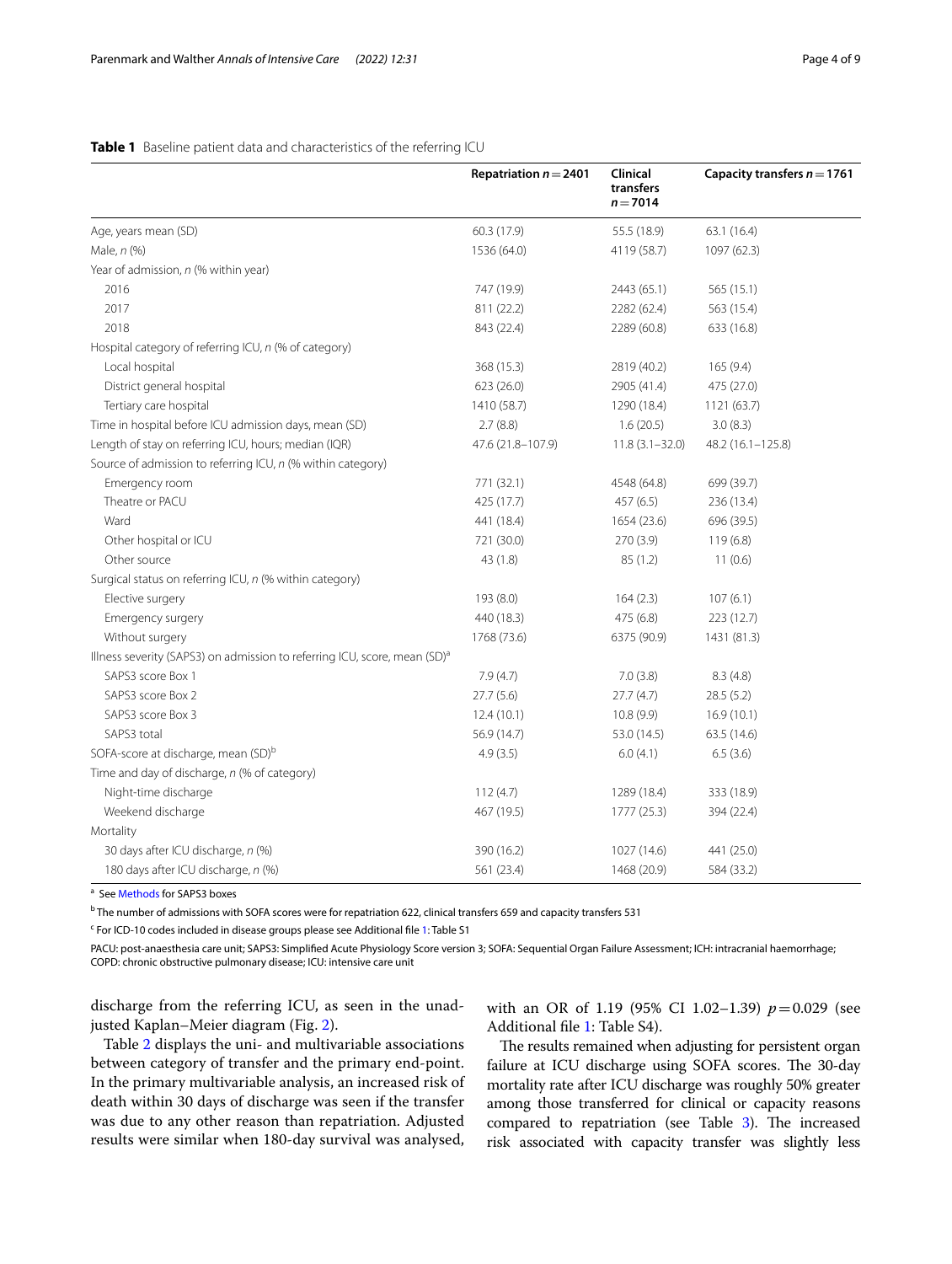

pronounced when 180-day survival was analysed among admissions with SOFA score (adjusted OR 1.53, 95% CI 1.13–2.06, *p*=0.006; see Additional fle [1](#page-7-7): Table S5).

We also applied our primary multivariable model in three subsets of the study cohort: patients belonging to any of six principal disease groups, patients with no life-sustaining treatment limitations before transfer and patients who were transferred to an ICU located in another hospital. The results were comparable to the analyses of the main study cohort as shown in Additional fle [1](#page-7-7): Tables S6, S7 and S8.

## **Discussion**

There were two principal findings in this study. First, non-clinical transfers due to resource constraints in the transferring ICU (capacity transfers) were associated

<span id="page-4-1"></span><span id="page-4-0"></span>**Table 2** Association between covariates and 30-day mortality

|                                      | Single explanatory variable<br>$n = 11,176$ |               |         | Multivariable, all variables below included in<br>analysis. $n = 11,176$ |               |         |  |
|--------------------------------------|---------------------------------------------|---------------|---------|--------------------------------------------------------------------------|---------------|---------|--|
|                                      | <b>Odds ratio</b>                           | 95% CI        | p-value | <b>Odds ratio</b>                                                        | 95% CI        | p-value |  |
| Type of transfer                     |                                             |               |         |                                                                          |               |         |  |
| Repatriation                         | Reference                                   |               |         | Reference                                                                |               |         |  |
| Clinical transfer                    | 0.88                                        | $0.78 - 1.00$ | .058    | 1.17                                                                     | $1.02 - 1.36$ | .029    |  |
| Capacity transfer                    | 1.72                                        | $1.48 - 2.00$ | < .001  | 1.25                                                                     | $1.06 - 1.49$ | .009    |  |
| Variables adjusted for               |                                             |               |         |                                                                          |               |         |  |
| Age (per year)                       | 1.04                                        | $1.04 - 1.05$ | < .001  | 1.04                                                                     | $1.04 - 1.05$ | < .001  |  |
| Gender                               |                                             |               |         |                                                                          |               |         |  |
| Female                               | Reference                                   |               |         | Reference                                                                |               |         |  |
| Male                                 | 1.12                                        | $1.01 - 1.24$ | .035    | 0.97                                                                     | $0.87 - 1.09$ | .627    |  |
| SAPS3 score                          |                                             |               |         |                                                                          |               |         |  |
| Box 1 (per point) <sup>a</sup>       | 1.09                                        | $1.08 - 1.10$ | < .001  | 1.06                                                                     | $1.05 - 1.07$ | < .001  |  |
| Box 2 (per point)                    | 1.05                                        | $1.04 - 1.06$ | < .001  | 1.03                                                                     | $1.02 - 1.04$ | < .001  |  |
| Box 3 (per point)                    | 1.07                                        | $1.06 - 1.07$ | < .001  | 1.06                                                                     | $1.06 - 1.07$ | < .001  |  |
| Time and day of discharge            |                                             |               |         |                                                                          |               |         |  |
| Daytime                              | Reference                                   |               |         | Reference                                                                |               |         |  |
| Night-time                           | 1.21                                        | $1.06 - 1.38$ | .004    | 1.20                                                                     | $1.04 - 1.40$ | .014    |  |
| Weekday                              | Reference                                   |               |         | Reference                                                                |               |         |  |
| Weekend                              | 0.92                                        | $0.82 - 1.04$ | .197    | 0.98                                                                     | $0.86 - 1.11$ | .730    |  |
| ICU length of stay (per hour)        | 1.00                                        | $1.00 - 1.00$ | .002    | 1.00                                                                     | $1.00 - 1.00$ | .051    |  |
| Principal disease group <sup>b</sup> |                                             |               |         |                                                                          |               |         |  |
| Central nervous system injury        | Reference                                   |               |         | Reference                                                                |               |         |  |
| <b>COPD<sup>c</sup></b>              | 1.42                                        | $0.85 - 2.38$ | .178    | 1.09                                                                     | $0.65 - 1.85$ | .727    |  |
| Cardiac arrest                       | 2.77                                        | $2.18 - 3.51$ | < .001  | 1.56                                                                     | $1.20 - 2.01$ | .001    |  |
| Acute lung injury                    | 1.43                                        | $1.21 - 1.69$ | < .001  | 1.15                                                                     | $0.98 - 1.35$ | .072    |  |
| Sepsis                               | 1.27                                        | $1.04 - 1.55$ | .017    | 0.90                                                                     | $0.74 - 1.09$ | .292    |  |
| Multi-trauma                         | 0.34                                        | $0.24 - 0.47$ | < .001  | 0.72                                                                     | $0.51 - 1.02$ | .066    |  |
| Other diagnoses                      | 0.71                                        | $0.62 - 0.82$ | < .001  | 0.70                                                                     | $0.60 - 0.83$ | < .001  |  |

<sup>a</sup> Age deducted from score (see [Methods\)](#page-1-0)

<sup>b</sup> See Additional file [1:](#page-7-7) Table S1 for details of groups

<sup>c</sup> Chronic obstructive pulmonary disease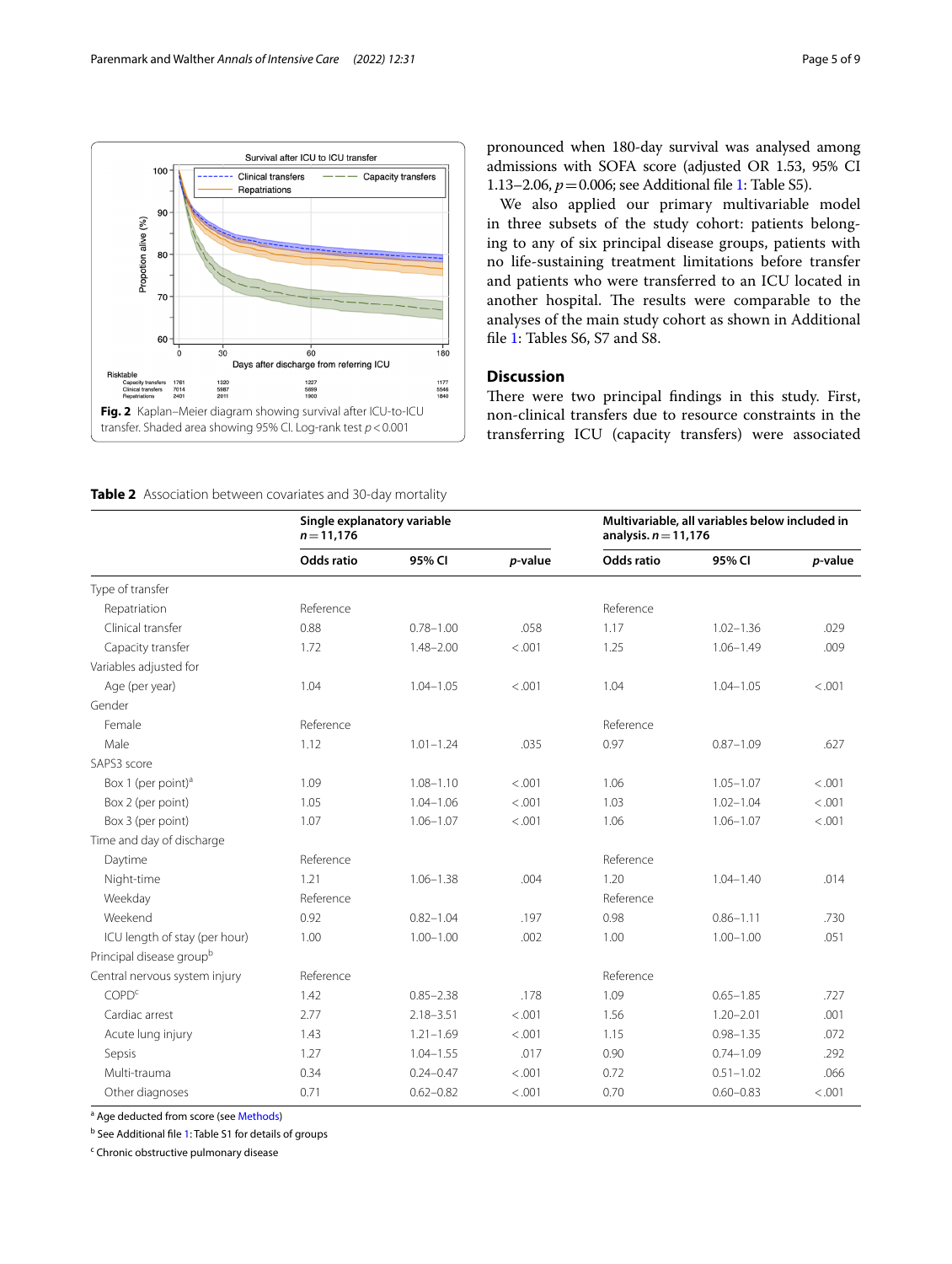|                                      | Single explanatory variable<br>$n = 1812$ |               |         | Multivariable, all variables below<br>$n = 1812$ |               |         | Multivariable, including SOFA-<br>score<br>$n = 1812$ |               |         |
|--------------------------------------|-------------------------------------------|---------------|---------|--------------------------------------------------|---------------|---------|-------------------------------------------------------|---------------|---------|
|                                      | <b>Odds ratio</b>                         | 95% CI        | p-value | <b>Odds ratio</b>                                | 95% CI        | p-value | Odds ratio                                            | 95% CI        | p-value |
| Type of transfer                     |                                           |               |         |                                                  |               |         |                                                       |               |         |
| Repatriation                         | Reference                                 |               |         | Reference                                        |               |         | Reference                                             |               |         |
| Clinical transfer                    | 1.37                                      | $1.02 - 1.84$ | .035    | 1.77                                             | $1.27 - 2.48$ | .001    | 1.52                                                  | $1.01 - 2.12$ | .014    |
| Capacity transfer                    | 2.21                                      | $1.66 - 2.97$ | < .001  | 1.71                                             | $1.22 - 2.39$ | .002    | 1.62                                                  | $1.16 - 2.26$ | .005    |
| Variables adjusted for               |                                           |               |         |                                                  |               |         |                                                       |               |         |
| Age (per year)                       | 1.04                                      | $1.04 - 1.05$ | < .001  | 1.04                                             | $1.03 - 1.05$ | < .001  | 1.04                                                  | $1.03 - 1.05$ | < .001  |
| Gender                               |                                           |               |         |                                                  |               |         |                                                       |               |         |
| Female                               | Reference                                 |               |         | Reference                                        |               |         | Reference                                             |               |         |
| Male                                 | 1.31                                      | $1.03 - 1.67$ | .027    | 1.19                                             | $0.92 - 1.55$ | .190    | 1.19                                                  | $0.91 - 1.56$ | .200    |
| SAPS3 score                          |                                           |               |         |                                                  |               |         |                                                       |               |         |
| Box 1 (per point) <sup>a</sup>       | 1.06                                      | $1.04 - 1.09$ | < .001  | 1.05                                             | $1.02 - 1.07$ | .001    | 1.04                                                  | $1.01 - 1.07$ | .006    |
| Box 2 (per point)                    | 1.04                                      | $1.02 - 1.06$ | < .001  | 1.04                                             | $1.02 - 1.07$ | .002    | 1.03                                                  | $1.00 - 1.06$ | .032    |
| Box 3 (per point)                    | 1.05                                      | $1.04 - 1.06$ | < .001  | 1.04                                             | $1.03 - 1.06$ | < 0.001 | 1.03                                                  | $1.02 - 1.04$ | < .001  |
| Time and day of discharge            |                                           |               |         |                                                  |               |         |                                                       |               |         |
| Daytime                              | Reference                                 |               |         | Reference                                        |               |         | Reference                                             |               |         |
| Night-time                           | 1.40                                      | $1.00 - 1.96$ | .050    | 1.19                                             | $0.82 - 1.73$ | .361    | 1.13                                                  | $0.78 - 1.65$ | .515    |
| Weekday                              | Reference                                 |               |         | Reference                                        |               |         | Reference                                             |               |         |
| Weekend                              | 0.98                                      | $0.74 - 1.31$ | .913    | 0.93                                             | $0.68 - 1.26$ | .632    | 0.94                                                  | $0.68 - 1.28$ | .682    |
| ICU length of stay (per hour)        | 1.00                                      | $1.00 - 1.00$ | .519    | 1.00                                             | $1.00 - 1.00$ | .992    | 1.00                                                  | $1.00 - 1.00$ | .469    |
| Principal disease group <sup>b</sup> |                                           |               |         |                                                  |               |         |                                                       |               |         |
| Central nervous system injury        | Reference                                 |               |         | Reference                                        |               |         | Reference                                             |               |         |
| <b>COPD<sup>c</sup></b>              | 0.76                                      | $0.22 - 2.70$ | .178    | 0.68                                             | $0.18 - 2.52$ | .566    | 0.65                                                  | $0.17 - 2.47$ | .527    |
| Cardiac arrest                       | 2.41                                      | $1.44 - 4.04$ | < .001  | 1.08                                             | $0.57 - 2.03$ | .817    | 0.97                                                  | $0.51 - 1.83$ | .923    |
| Acute lung injury                    | 1.27                                      | $0.89 - 1.82$ | < .001  | 0.79                                             | $0.52 - 1.21$ | .281    | 0.71                                                  | $0.46 - 1.09$ | .116    |
| Sepsis                               | 1.80                                      | $1.16 - 1.55$ | .017    | 0.92                                             | $0.56 - 1.50$ | .735    | 0.71                                                  | $0.43 - 1.17$ | .174    |
| Multi-trauma                         | 0.41                                      | $0.24 - 2.77$ | < .001  | 0.59                                             | $0.28 - 1.24$ | .167    | 0.59                                                  | $0.28 - 1.23$ | .160    |
| Other diagnoses                      | 0.79                                      | $0.21 - 1.12$ | .186    | 0.71                                             | $0.48 - 1.05$ | .087    | 0.67                                                  | $0.45 - 1.00$ | .050    |
| SOFA-score on discharge              |                                           |               |         |                                                  |               |         |                                                       |               |         |
| Total score (per point)              | 1.20                                      | $1.17 - 1.24$ | < .001  |                                                  | Not included  |         | 1.15                                                  | $1.11 - 1.19$ | < .001  |

### <span id="page-5-0"></span>**Table 3** Association between covariates and 30-day mortality

1812 patients with complete SOFA-score on day of transfer

<sup>a</sup> Age deducted from score (see [Methods](#page-1-0))

<sup>b</sup> See Additional file [1:](#page-7-7) Table S1 for details of groups

<sup>c</sup> Chronic obstructive pulmonary disease

with increased 30-day mortality compared to other nonclinical transfers (repatriations). Second, the proportion of ICU-to-ICU transfers in Sweden was greater than generally reported from comparable healthcare systems abroad. Before considering the implications of these fndings, we need to discuss some methodological issues.

Understanding the impact of ICU-to-ICU transfer on patient outcome is complex and must consider a couple of important aspects. First, ICU-to-ICU transfers can be analysed from two diferent perspectives: the perspective of the referring ICU or the perspective of the receiving ICU. Second, whether a patient is transferred due to a clinical need or non-clinical reason must be known.

Clinical transfers occur when there is a need for specialised care not available at the referring hospital. These transfers are usually associated with specifc and sometimes lifesaving treatments, such as acute neurosurgical or cardiac interventions, which makes it difficult to find suitable non-transferred control patients. Hence, the frst step must be to examine clinical and non-clinical transfers separately. Furthermore, non-clinical transfers need to be grouped into repatriations or capacity transfers, which usually have diferent urgencies. While the above categorisation facilitates an overall analysis, relevant control patients must still be identifed for comparison of outcomes of non-clinical transfers. Studies from the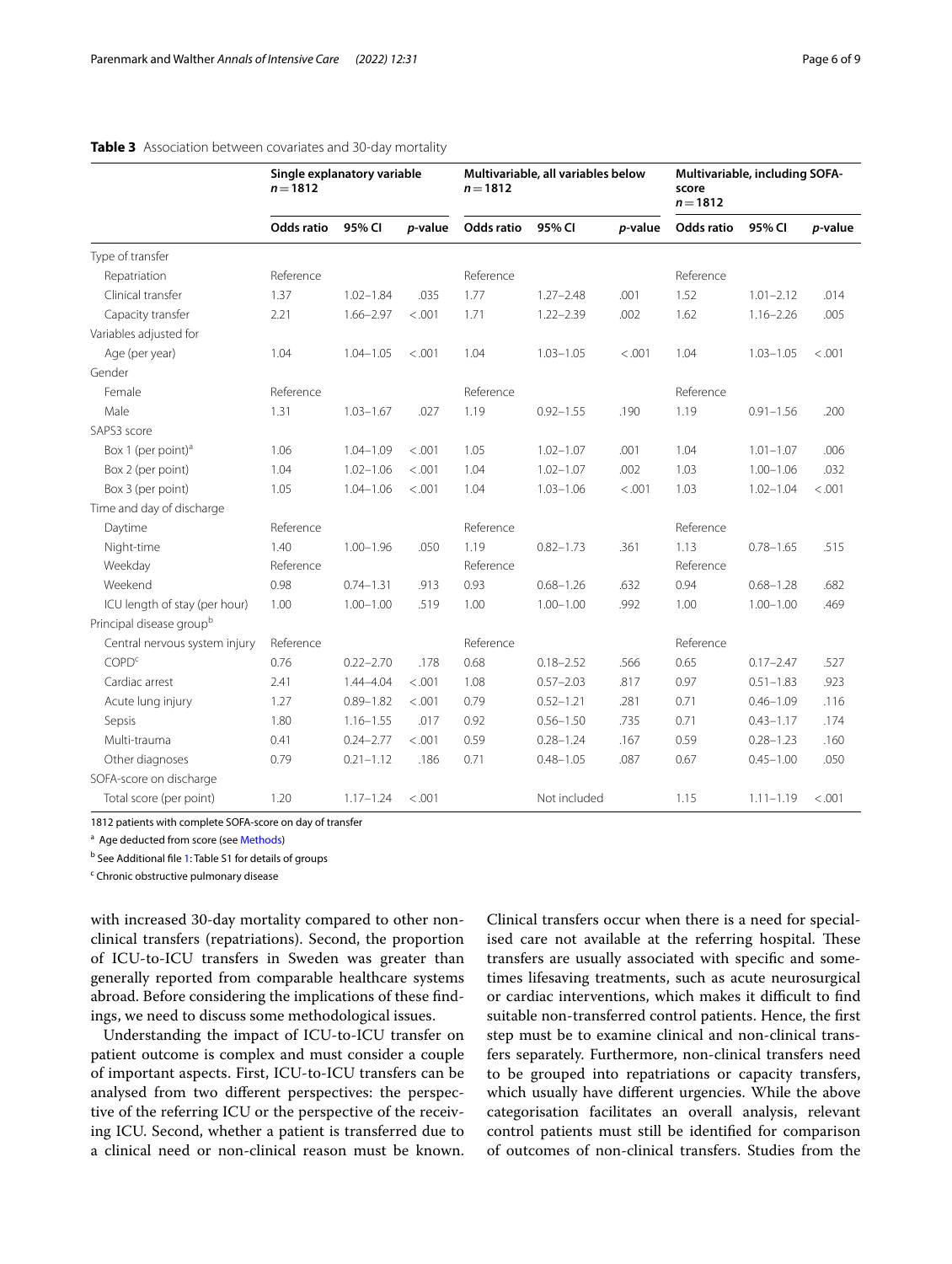referral's perspective usually compare outcome of transferred patients with those staying in the ICU  $[3, 9]$  $[3, 9]$  $[3, 9]$  $[3, 9]$ , while studies from the receiver's point-of-view usually compare outcomes of received referrals with those of admissions from the hospital's own ward or emergency department [[2,](#page-7-1) [10,](#page-7-10) [11\]](#page-7-11). Identifying appropriate control patients is challenging since non-clinical transfers are rarely undertaken when caregivers believe that discharge is imminent, either due to presumed recovery or death. Thus, comparing outcomes of patients transferred for non-clinical reasons with non-transferred patients may lead to biased results depending on the choice of control population.

In the present study, we examined transfers from the perspective of the referring hospital, and tried to circumvent the problem of identifying a proper control population by comparing outcomes within the cohort of transferred patients. This study design was based on the notion that, within the group of transferred patients, repatriations should be associated with the smallest adjusted risk of death due to ICU-to-ICU transfer. Repatriation was therefore used as our reference. Ideally, capacity transfers should also be associated with no or minimal risk increase compared to repatriations, while it is reasonable to believe that clinical transfers are associated with a higher risk.

Somewhat surprisingly, we found that 30-day mortality after capacity transfer was greater than after clinical transfer and repatriation in the unadjusted analyses. The difference in outcome between clinical and capacity transfers disappeared in the adjusted analyses but remained for repatriation. The adjusted risk relationships also remained after limiting analysis to admissions with information on organ failure (SOFA-score) at discharge in the multivariable analyses. While SOFA-score at discharge from the referring ICU was independently associated with poor outcome, it only partly explained the increased risk associated with clinical and capacity transfers compared to repatriation. Hence, other explanations not apparent from the results of the present study, must be considered.

It has been well established that transfer of critically ill patients is associated with more adverse outcomes partly due to transportation and poor communication of vital information [\[12](#page-7-12)[–15\]](#page-7-13). In up to 50% of adverse events en route, pretransport recommendations provided by the referring intensivist were ignored [[16](#page-8-0)]. Several studies have addressed the need for structured informative handover of the critically ill patient [\[17](#page-8-1), [18](#page-8-2)]. However, further studies are needed to see if inadequacy of communication has less impact on the outcome of repatriation cases compared to clinical and capacity transfers. A more obvious explanation is that patients transferred for clinical and capacity reasons are more likely to endure an extra transfer compared to repatriations. A complete understanding of the care trajectory of patients undergoing ICU-to-ICU transfer is of great importance if we are to improve the chance of survival, particularly since such transports are likely to increase in the future [[19\]](#page-8-3).

The second notable result was that almost 15% of discharges from ICU were transfers to another ICU. Moreover, roughly 2% of all discharges were referred to another ICU due to lack of resources (capacity transfers). These numbers appear high compared to the literature [[3,](#page-7-2) [20](#page-8-4), [21\]](#page-8-5), although most studies typically report transfers as a proportion of admissions to, rather than discharges from ICU. The overall high numbers of transfers may partly be explained by centralisation of specialised care to the few highly populated centres in our otherwise sparsely populated country. However, we believe that the large numbers of ICU-to-ICU capacity transfers also refects the low overall number of available ICU beds in Sweden; one of the lowest in Europe  $[22, 23]$  $[22, 23]$  $[22, 23]$ . The high rate of capacity transfers suggest that ICUs regularly deliver care close to their surge capacity and prefer to transfer already admitted patients instead of refusing new patients with urgent needs. While refusal rates would enrich our analysis, such data were not available in the registry.

#### **Strengths and limitations**

An important strength in this large nationwide study is that transfers were identifed and categorised on discharge by ICU staf according to specifc SIR guidelines. The validity of this categorisation is supported by the fact that the direction of clinical transfers was mainly from local and district general hospitals to tertiary care hospitals while non-clinical transfers were in the opposite direction. Clinical transfers were, as expected, younger with shorter length of stay in hospital and in ICU before transfer, also supporting that clinical and non-clinical transfers were grouped accurately. Within the non-clinical transfer group, the proper separation of repatriations and capacity transfers is supported by greater SOFA scores and more frequent night-time discharges among capacity transfers compared to repatriations. Another important strength was that the results remained largely the same when we limited our analysis to three specifc subsets of our study cohort. Capacity transfers were associated with increased 30-day mortality whether analysed in six defned diagnostic groups, in admissions with no life-sustaining treatment limitations or after exclusion of transfers within the same hospital.

A signifcant limitation is the lack of data collected during transport and after arrival to the receiving ICU. Although we have information on 180-day survival, we need to know more if we are to understand how transfer infuences outcome. An important next step must be to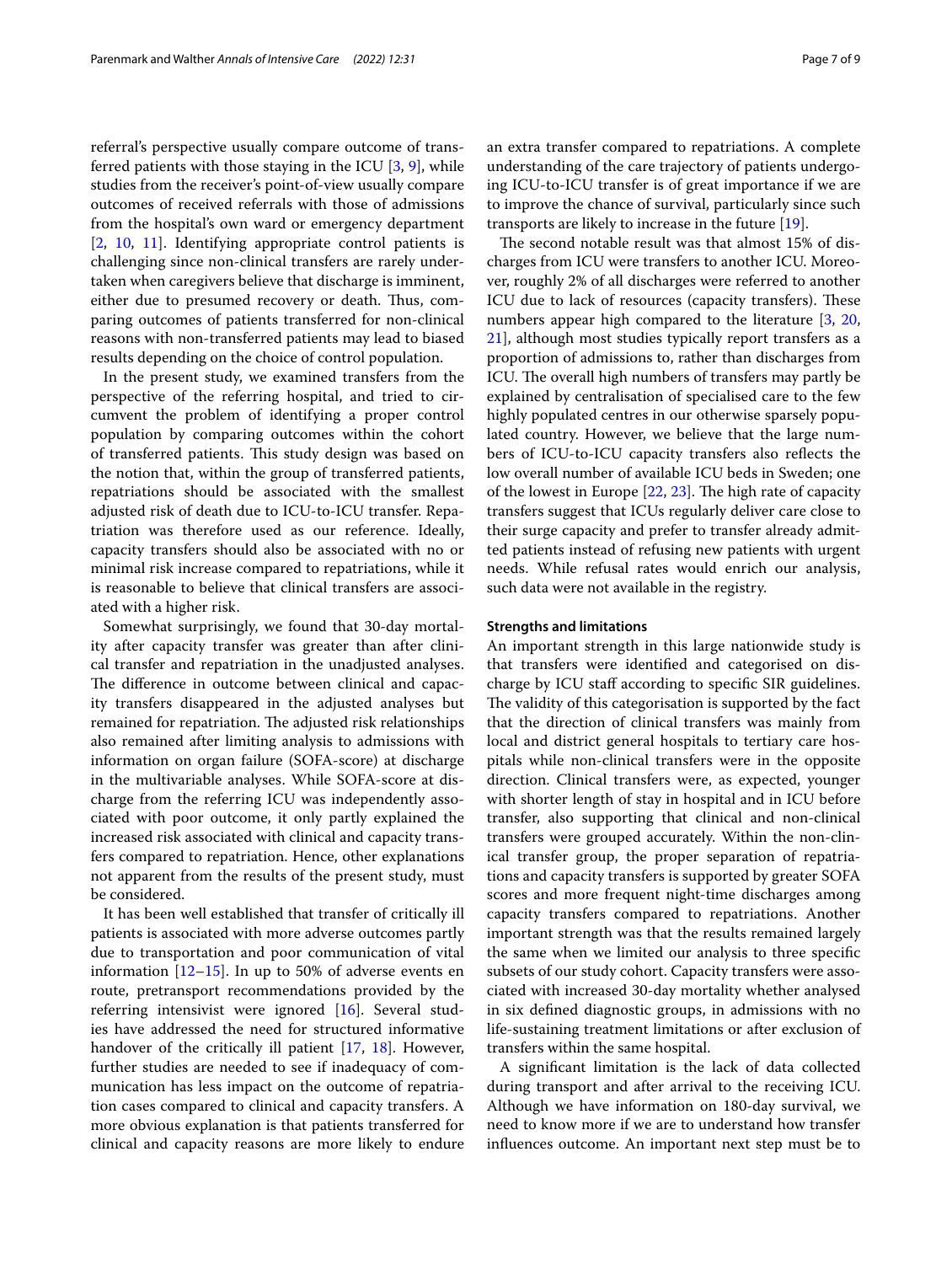analyse and compare complete care trajectories of transferred and non-transferred patients. Linking ICU care episodes are needed to identify factors that are associated with survival, i.e. duration and mode of transport, organ support during transport, interventions or treatment limitations in the receiving ICU.

## **Conclusion**

This study identified an increased mortality rate associated with ICU-to-ICU transfers during periods of demand–supply mismatch. While prior studies have suggested that the only disadvantage of capacity transfers is longer intensive care periods [\[2](#page-7-1), [3\]](#page-7-2), this study shows that such transfers are also associated with greater mortality compared to repatriations. Avoiding the need for capacity transfers by increasing the number of ICU beds and staff is an obvious remedy. However, transfers due to demand–supply mismatch will continue to be necessary since it is impossible to meet all peaks in intensive care requirements. Future studies are needed to examine whether it is possible to minimise risk by careful patient selection, proper organisation of handover and transport and subsequent care in the receiving ICU.

## **Supplementary Information**

The online version contains supplementary material available at [https://doi.](https://doi.org/10.1186/s13613-022-01003-x) [org/10.1186/s13613-022-01003-x.](https://doi.org/10.1186/s13613-022-01003-x)

<span id="page-7-7"></span>**Additional fle 1.** Additional Tables.

#### **Acknowledgements**

Not applicable

#### **Authors' contributions**

Both authors contributed equally to the manuscript including design, acquisition and analysis/interpretation of the data as well as drafting of the fnal paper. Both authors have approved the submitted version. Part of this study was presented by FP at the "hot topic session" at ESICM Lives Berlin 2019. Both authors read and approved the fnal manuscript.

#### **Funding**

Open access funding provided by Linköping University. This study was supported by institutional grants from Centre for Research and Development Region Gävleborg and Region Östergötland, Sweden.

#### **Availability of data and materials**

All data underlying this article were, after ethical approval, extracted and used unmodifed from the Swedish Intensive Care Registry (SIR). The database cannot be shared publicly due to regulations under the Swedish law. Requests regarding the data may be made to the corresponding author.

## **Declarations**

#### **Ethics approval and consent to participate**

The Swedish Intensive Care Register operates within the legal framework of the Swedish National Quality Registers. This framework does not require written informed consent from the patients, but patients may withdraw their data from the register. The study was approved by the Regional Ethics Review Board of Linköping University (2016/312-31) as well as by the Board of the Swedish Intensive Care Register.

## **Consent for publication**

Not applicable.

#### **Competing interests**

The authors declare that they have no competing interests.

#### **Author details**

<sup>1</sup> Centre for Research and Development, Uppsala University, Region Gävleborg, Gävle, Sweden. <sup>2</sup> Department of Anaesthesia and Intensive Care, Gävle Hospital, Gävle, Sweden. <sup>3</sup> Department of Medical and Health Sciences, Faculty of Health Sciences, Linköping University, Linköping, Sweden. 4 Department of Cardiothoracic Anaesthesia and Intensive Care, Linköping University Hospital, Linköping, Sweden.

#### Received: 30 August 2021 Accepted: 18 March 2022 Published: 4 April 2022

#### **References**

- <span id="page-7-0"></span>1. Goldfrad C, Rowan K. Consequences of discharges from intensive care at night. Lancet. 2000;355(9210):1138–42.
- <span id="page-7-1"></span>2. Hill AD, Vingilis E, Martin CM, Hartford K, Speechley KN. Interhospital transfer of critically ill patients: demographic and outcomes comparison with nontransferred intensive care unit patients. J Crit Care. 2007;22(4):290–5.
- <span id="page-7-2"></span>3. Barratt H, Harrison DA, Rowan KM, Raine R. Efect of non-clinical inter-hospital critical care unit to unit transfer of critically ill patients: a propensitymatched cohort analysis. Crit Care. 2012;16(5):R179.
- <span id="page-7-3"></span>4. Ludvigsson JF, Otterblad-Olausson P, Pettersson BU, Ekbom A. The Swedish personal identity number: possibilities and pitfalls in healthcare and medical research. Eur J Epidemiol. 2009;24(11):659–67.
- <span id="page-7-4"></span>5. Parenmark F, Karlstrom G, Nolin T, Fredrikson M, Walther SM. Reducing night-time discharge from intensive care. A nationwide improvement project with public display of ICU outcomes. J Crit Care. 2018;49:7–13.
- <span id="page-7-5"></span>6. Moreno RP, Metnitz PGH, Almeida E, et al. SAPS 3—From evaluation of the patient to evaluation of the intensive care unit. Part 2: Development of a prognostic model for hospital mortality at ICU admission. Intensive Care Med. 2005;31(10):1345–55.
- <span id="page-7-6"></span>7. Vincent J-L, Moreno R, Takala J, et al. The SOFA (Sepsis-related Organ Failure Assessment) score to describe organ dysfunction/failure. Intensive Care Med. 1996;22(7):707–10.
- <span id="page-7-8"></span>8. von Elm E, Altman DG, Egger M, Pocock SJ, Gøtzsche PC, Vandenbroucke JP. The Strengthening the Reporting of Observational Studies in Epidemiology (STROBE) statement: guidelines for reporting observational studies. Lancet. 2007;370(9596):1453–7.
- <span id="page-7-9"></span>9. Duke GJ, Green JV. Outcome of critically ill patients undergoing interhospital transfer. Med J Aust. 2001;174(3):122–5.
- <span id="page-7-10"></span>10. Maclure PT, Gluck S, Pearce A, Finnis ME. Patients retrieved to intensive care via a dedicated retrieval service do not have increased hospital mortality compared with propensity-matched controls. Anaesth Intensive Care. 2018;46(2):202–6.
- <span id="page-7-11"></span>11. Golestanian E, Scruggs JE, Gangnon RE, Mak RP, Wood KE. Efect of interhospital transfer on resource utilization and outcomes at a tertiary care referral center. Crit Care Med. 2007;35(6):1470–6.
- <span id="page-7-12"></span>12. Droogh JM, Smit M, Hut J, de Vos R, M Ligtenberg JJ, Zijlstra JG. Interhospital transport of critically ill patients; expect surprises. Crit Care. 2012;16(1):R26.
- 13. Fanara B, Manzon C, Barbot O, Desmettre T, Capellier G. Recommendations for the intra-hospital transport of critically ill patients. Crit Care. 2010;14(3):10.
- 14. Fried MJ, Bruce J, Colquhoun R, Smith G. Inter-hospital transfers of acutely ill adults in Scotland. Anaesthesia. 2010;65(2):136–44.
- <span id="page-7-13"></span>15. Beckmann U, Gillies DM, Berenholtz SM, Wu AW, Pronovost P. Incidents relating to the intra-hospital transfer of critically ill patients—an analysis of the reports submitted to the Australian Incident Monitoring Study in Intensive Care. Intensive Care Med. 2004;30(8):1579–85.